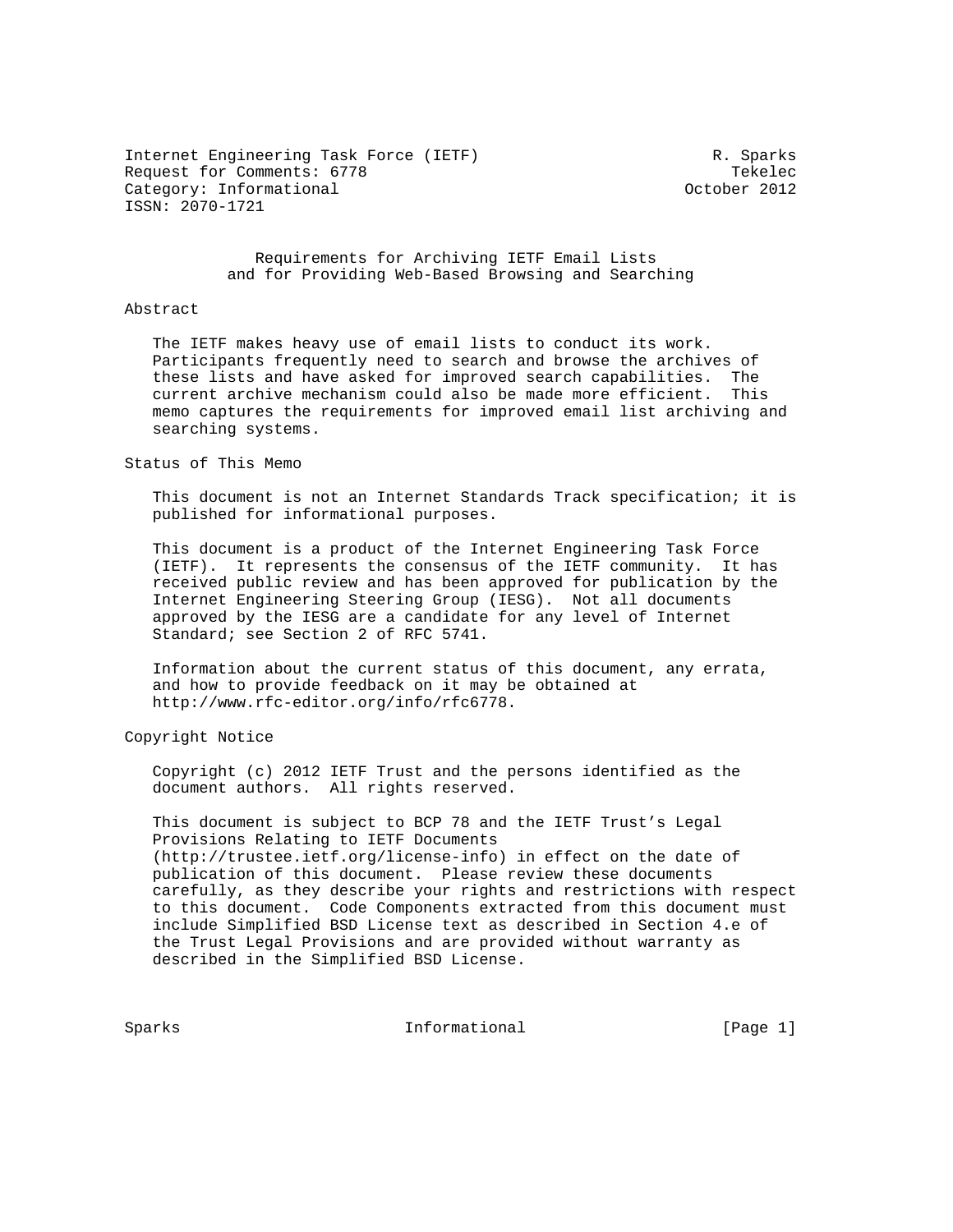Table of Contents

| 2. List Search and Archive Requirements 3     |  |
|-----------------------------------------------|--|
|                                               |  |
|                                               |  |
| 2.3. Importing Messages from Other Archives 5 |  |
| 2.4. Exporting Messages from the Archives 5   |  |
|                                               |  |
|                                               |  |
|                                               |  |
| 3. Internationalized Address Considerations 7 |  |
|                                               |  |
|                                               |  |
|                                               |  |
|                                               |  |

# 1. Introduction

 The IETF makes heavy use of email lists to conduct its work. Participants frequently need to search the archives of these lists and have asked for improved search capabilities, particularly when the search needs to cover a large period of time or cross several lists. For instance, document editors, shepherds, working group chairs, and area directors may need to review all discussion of a particular draft. That discussion may be spread across the working group list, one or more directorate lists, and the IETF general list. Occasionally, work impacts multiple groups, possibly in different areas, and the search must cover additional working group lists.

 The current tools for performing these searches require several manually coordinated steps, which are error prone. Without a local copy of the archive (which may not be complete), searching most working group lists requires brute force effort, aided possibly by web search engines.

 More advanced search capabilities have been constructed for a limited subset of the available lists and are exposed in the "Email Archives Quick Search" section of the main IETF website. While these tools are of great assistance, there is still significant need for improvement.

 The current archive mechanism could also be made more efficient. The current practices involve duplicate stores (for the web and ftp interfaces), which impact storage and replication and are subject to inconsistency.

Sparks **Informational** [Page 2]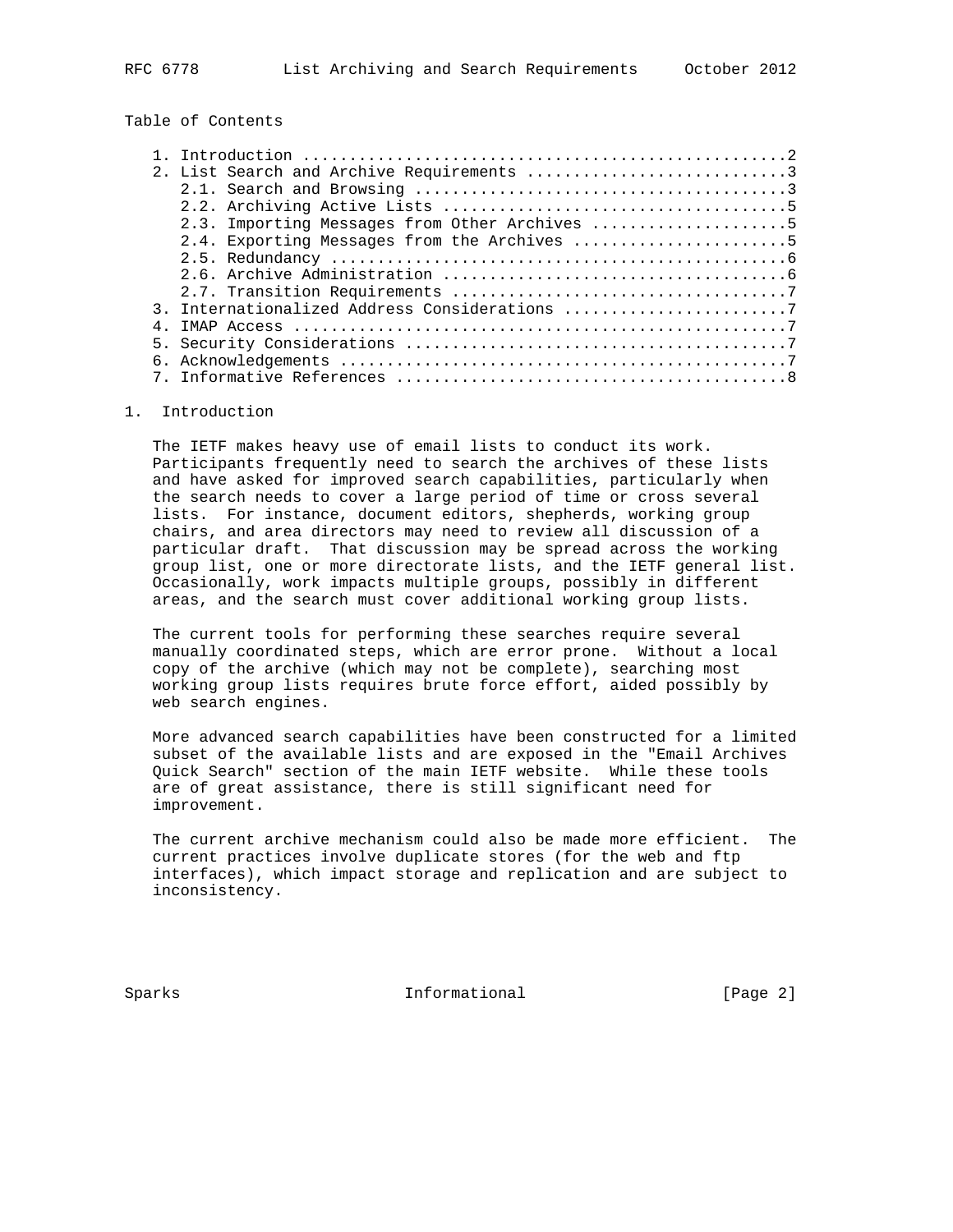This memo captures the requirements for improved email list archiving and searching systems.

- 2. List Search and Archive Requirements
- 2.1. Search and Browsing
	- o The system must provide a web interface for searching and browsing archived messages.
	- o The system must allow browsing the entire archive of a given list by thread or by date.
	- o The system must allow browsing the results of a search by thread or by date.

 Both threading based on Message-Id/References/In-Reply-To and threading based on same subject line (modulo short prefixes like re: and fwd:) should be taken into account.

- o The system must allow searching across any subset of the archived lists (one list, a selection of lists, or all lists).
- o The system must allow searching of any combination (using AND, OR, and NOT operators) of the following attributes. Richer search capabilities are highly desirable.
	- string occurring in sender name or email address
	- date range
	- string occurring in Subject
	- string occurring in message body
	- string occurring in message header (in particular, exact match of Message-Id)

 For instance, it would be nice to search the entire archive for instances of a message with a given Message-ID with a URL like <http://datatracker.ietf.org/mlarchive/ msg?id=4EA6E023.6010603@example.com>

Sparks **Informational** [Page 3]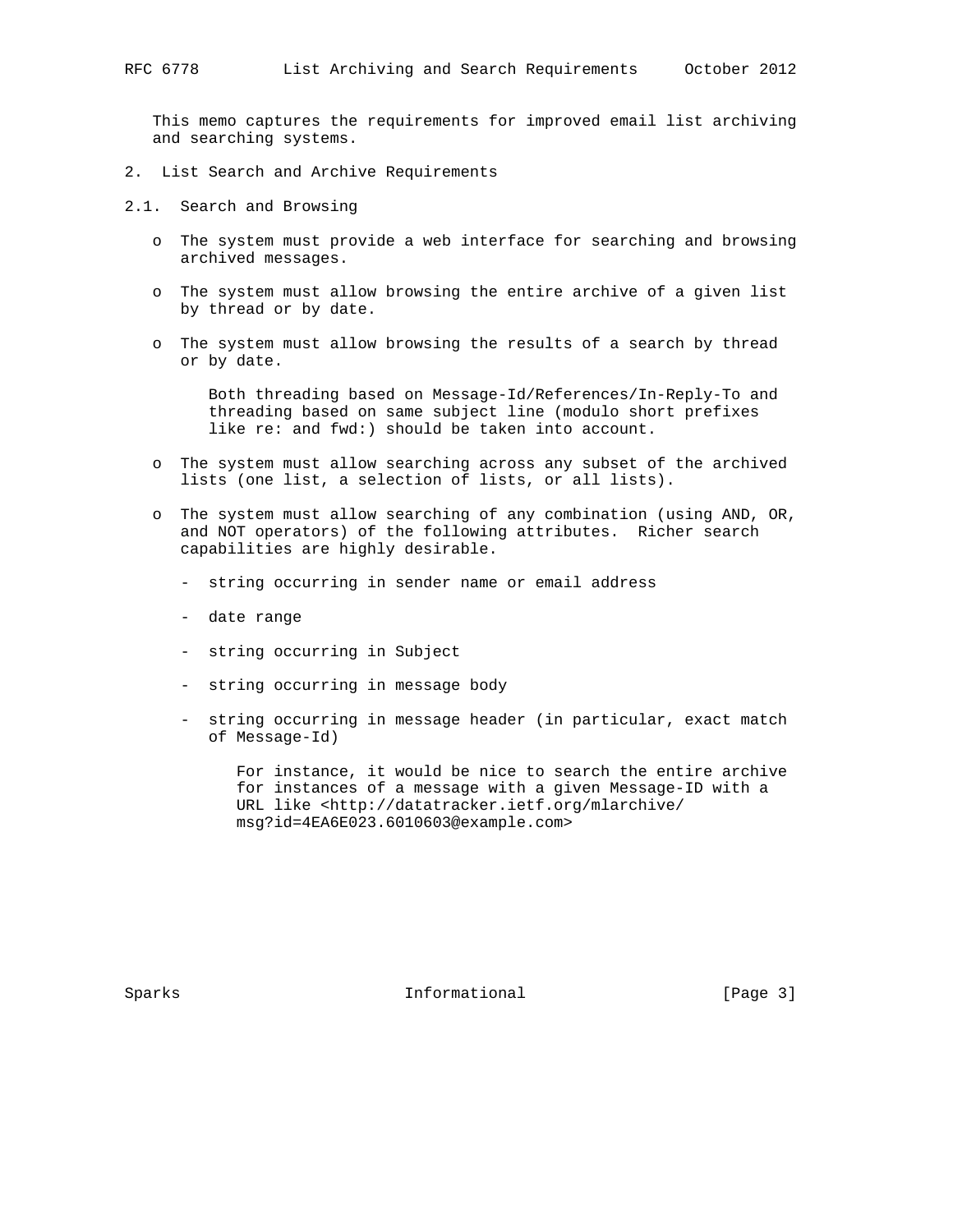- o Individual messages must be representable by a long-term stable URI that can be shared between users. That is, the URI must be suitable for reference in an email message.
	- It would be preferable for that URI to appear in an Archived-At header field in the message [RFC5064].
- o Searches should be representable by a URI that can be shared between users.
	- Such URIs should be long-term stable.
	- The search may be re-executed when the URI is referenced. It is acceptable for the same URI to produce different results if accessed at different times or by different people (for example, by reflecting additional messages that may match the search criteria or reflecting changes in access authorization to lists with restricted archives).
- o When the system requires credentials, it must use the datatracker's authentication system.
	- While the vast majority of archived lists have an open access policy, some archived lists have restricted archives.
	- The system must not require credentials for browsing or searching lists with open archives. (But it is acceptable for a user to browse or search such lists while logged in.)
	- The system must make it possible to limit access to a restricted archive based on login credentials.
	- Messages from restricted archives must be distinguishable from messages from unrestricted archives in any search results.

Sparks **Informational** [Page 4]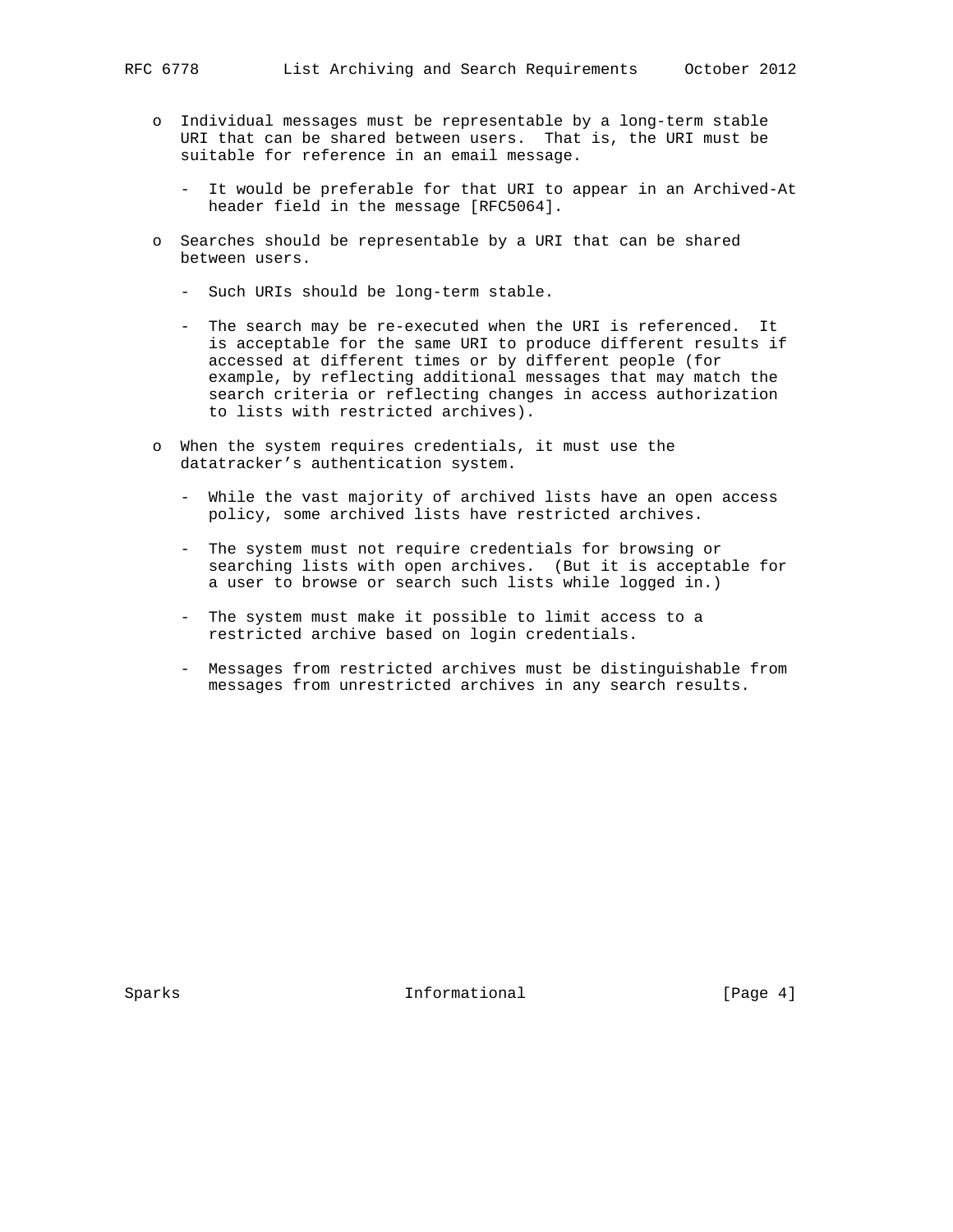- 2.2. Archiving Active Lists
	- o The archive system must accept messages handled by various mail list manager packages.
		- Lists hosted on the IETF systems are served by Mailman [Mailman].
		- Lists hosted at other organizations may use other packages.
			- \* The archive system must accept messages through subscribing to such an external list.
			- \* The archive system may support other mechanisms for accepting messages into the archive.
- 2.3. Importing Messages from Other Archives

 Lists hosted at other systems are sometimes moved to the IETF servers, and their archive is moved with them. The archiving system must be able to import these archives.

- o At a minimum, the archive system must be able to import mbox formatted archives [RFC4155] [Mbox].
- o The archive system should be able to import Maildir and Maildir like (the key characteristic being one-message-per-file) formatted archives [Maildir].
- o It is acceptable to use a separate utility to convert between these formats before import, as long as the conversion is lossless.
- 2.4. Exporting Messages from the Archives

 The archive system must allow both users and administrators to export messages.

- o The archive system must support exporting messages in the mbox format.
- o The archive system should support exporting messages in the Maildir format.
- o The archive system must support exporting the entire archive of a given list.

Sparks **Informational** [Page 5]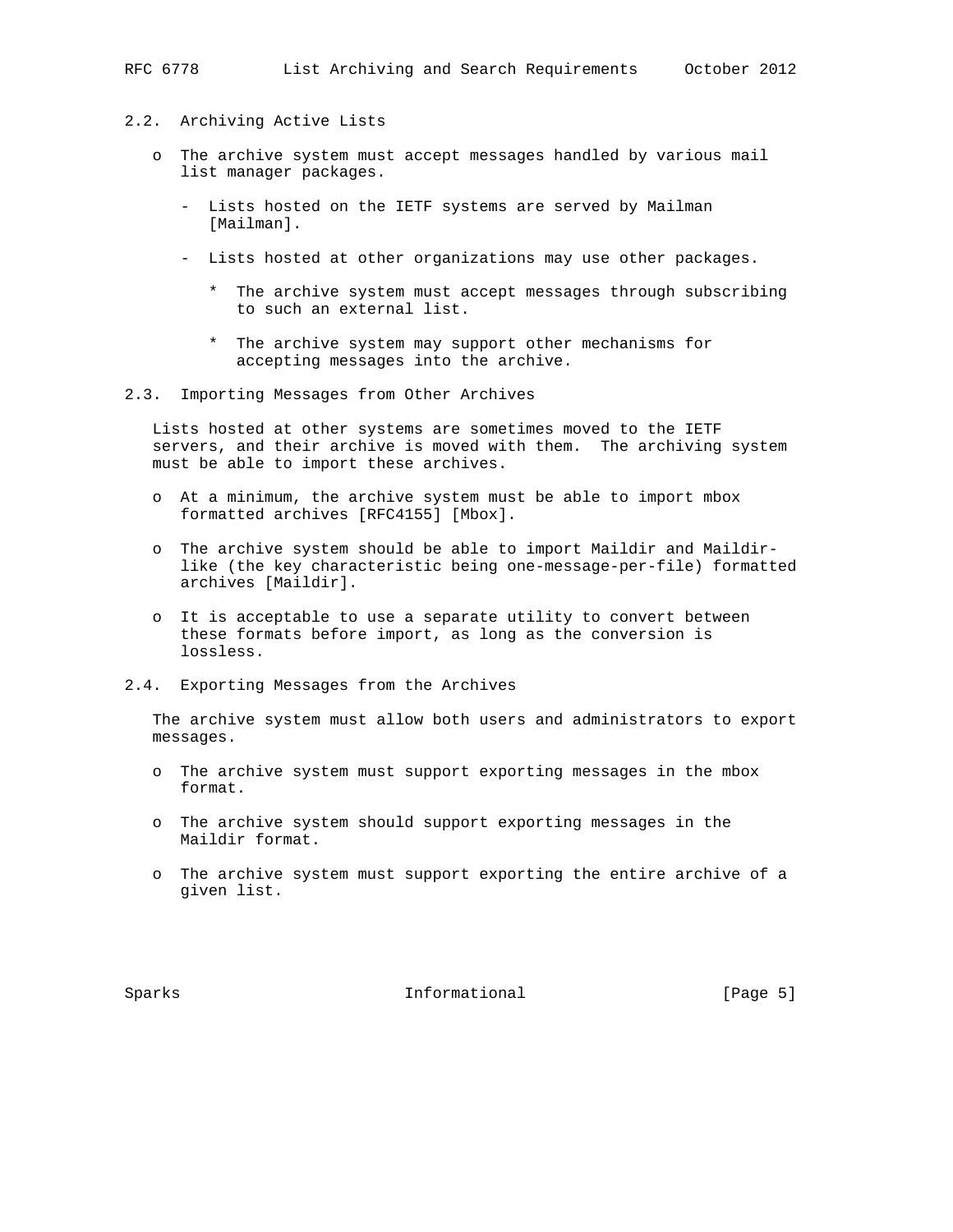- o The archive system must support exporting all messages from a given list within a given date range.
- o The archive system should allow exporting the results of any supported search query.
- 2.5. Redundancy
	- o The systems must facilitate providing archive, search, and browse functions through geographically distributed servers.
		- The systems must support a single active and single standby server. This reflects the current operating configuration and is expected to be the initial deployment model.
		- The systems should support a single active and multiple standby servers.
		- The systems should support multiple active servers for the search and browse functions. Support for multiple active archive servers is not a requirement.
		- The amount of traffic generated to ensure data replication between servers should be on the order of the size of any new/ changed messages in the archives.
			- \* It is acceptable for replication to be part of the archival system itself (such as using the replication mechanisms from an underlying database).
			- \* It is acceptable to rely on replication of the underlying filesystem objects (using rsync of one or more directory trees, for example), but only if the objects in the underlying filesystem are formatted such that the size of the replication data is on the order of the size of any new/ changed messages in the archives.
- 2.6. Archive Administration
	- o The archive system must support adding and removing lists to be archived.
	- o The system must allow the administrator to add messages to and delete messages from an archived list. The system should log such actions.

Sparks **Informational** [Page 6]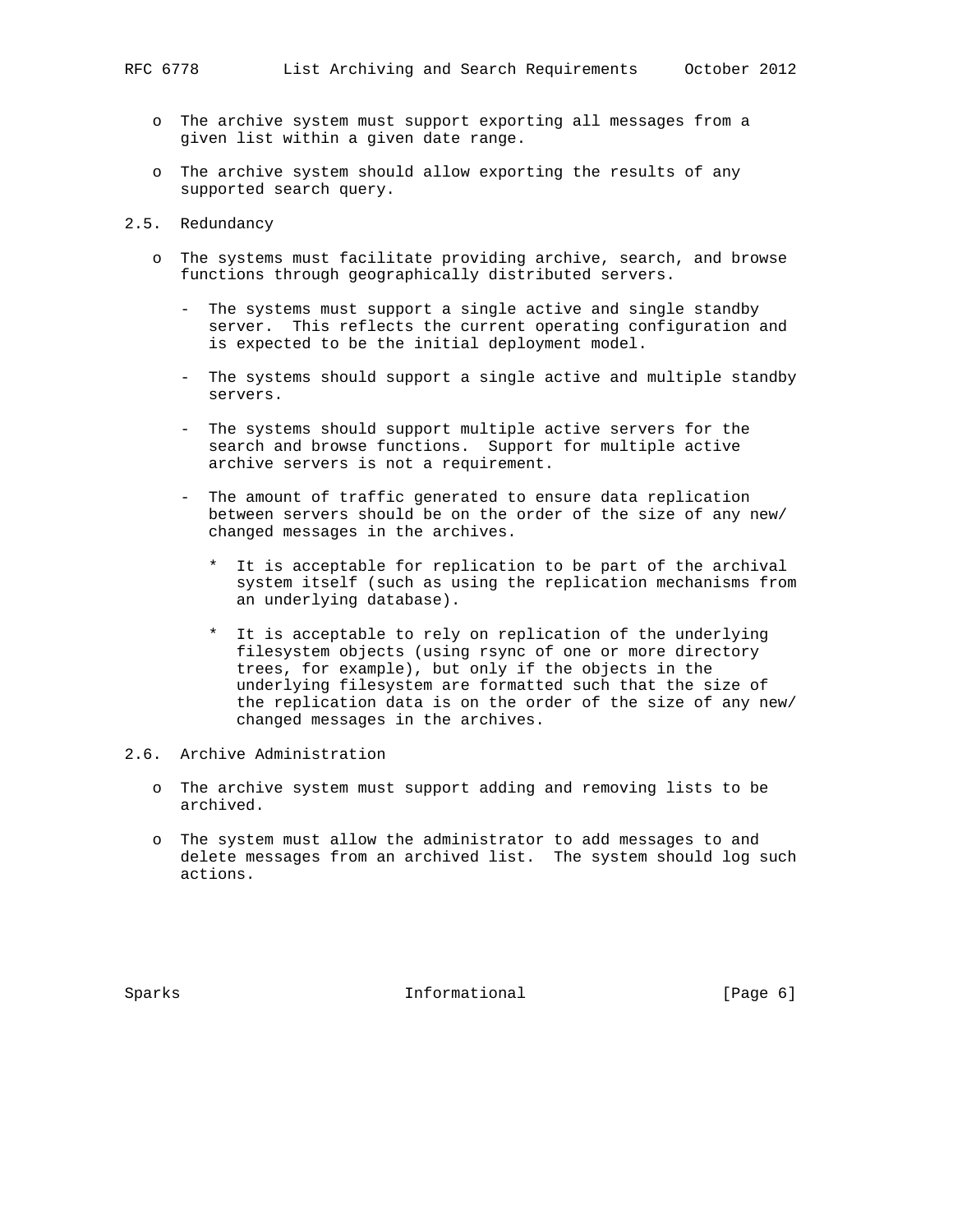# 2.7. Transition Requirements

 There are many existing archived messages containing embedded links into the existing MHonArc [MHonArc] mail archive. These links must continue to work, but they should reach the message as archived in the new system.

3. Internationalized Address Considerations

 The archive and search functions should anticipate internationalized email addresses as discussed in the following three documents -- [RFC6531], [RFC6532], and [IMAP-UTF8]. There is no firm requirement at this time.

4. IMAP Access

 Requirements for allowing access to the archives using IMAP are captured in [IMAP-ARCH]. The archive system must anticipate integrating with a system that provides IMAP access.

5. Security Considerations

 Creating a new tool for searching and archiving IETF email lists does not affect the security of the Internet in any significant fashion.

 Searching can be I/O and CPU intensive. The implementors of this tool should consider the potential for maliciously crafted searches attempting to consume all available resources. Similarly, the implementors should consider the potential for denial-of-service attacks through making many connections to the browsing system or rapid navigating within it.

 Preserving the integrity of the archives is important. The implementors should ensure that administrative access is appropriately authenticated, and that message paths into the archive are appropriately configured to avoid unauthorized message insertion.

6. Acknowledgements

 The Tools Development team provided input into the initial brainstorm. Text suggestions from Alexey Melnikov, Pete Resnick, S. Moonesamy, Francis Dupont, and Murray Kucherawy have been incorporated.

Sparks **Informational** [Page 7]